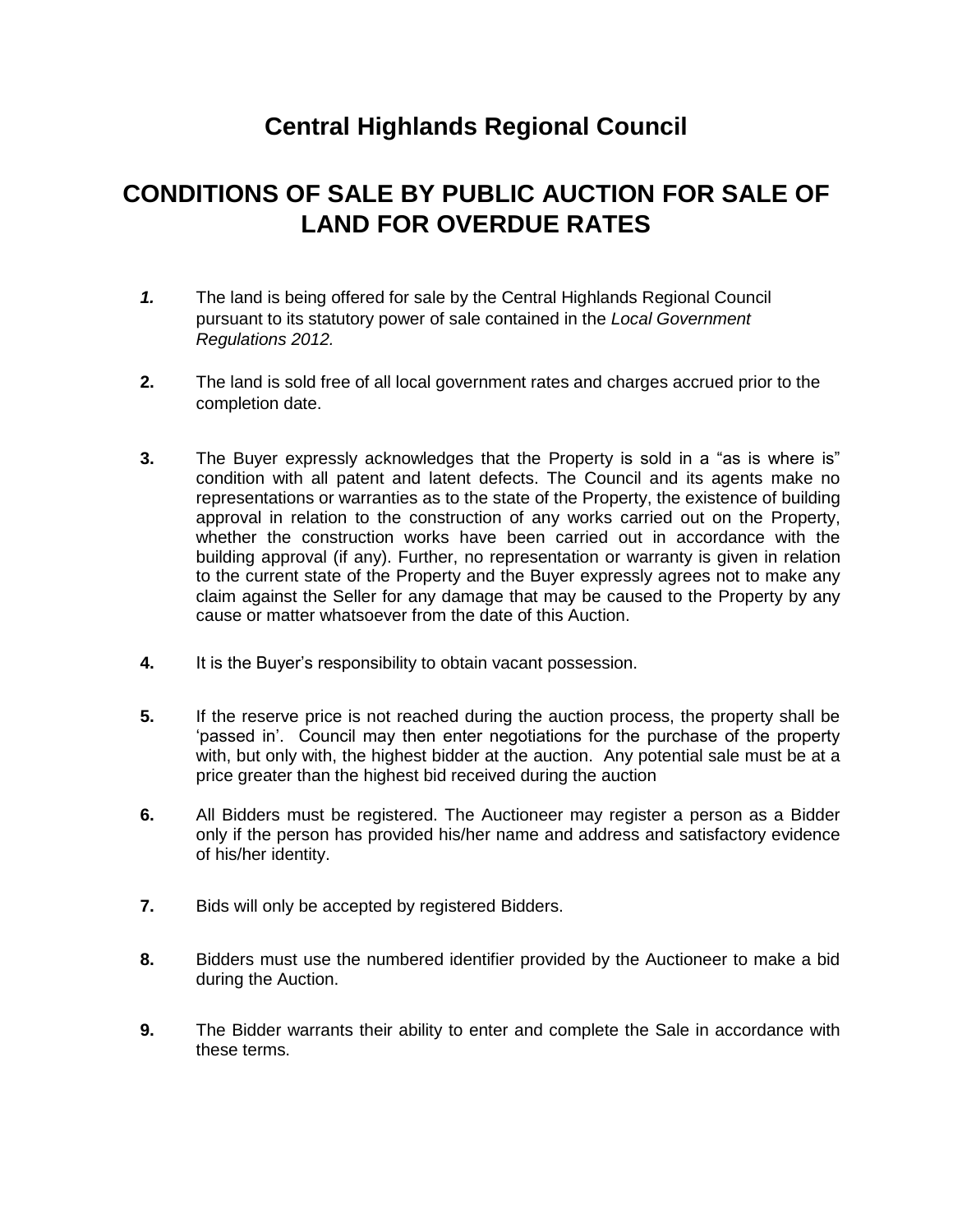- **10.** Any person bidding on behalf of another person must provide the Auctioneer with a copy of their written authority before the Auction; otherwise the Bidder will be taken to be acting on their own behalf. Any person so bidding must have the legal capacity and authority to sign for and on behalf of the other person on the day of the Auction.
- **11.** The highest approved Bidder will be the Buyer subject to the reserve price and conditions pursuant to Chapter 4, Part 12 of the *Local Government Regulation 2012*.
- **12.** The Auctioneer has the discretion to refuse to accept any bid from any person. A bid will be taken to be accepted and irrevocable unless the Auctioneer, immediately after it is made, refuses it.
- **13.** The decision of the Auctioneer is final in all matters relating to the Auction and no Bidder has any right of recourse against the Auctioneer or Seller.
- **14.** Without affecting condition 9, if there is any dispute over a bid, the Auctioneer may re-open the bidding and resubmit the Property for Sale starting with the highest bid accepted, or determine the dispute in any other way the Auctioneer considers appropriate in his/her absolute discretion.
- **15.** Immediately on the fall of the hammer, the Bidder of the highest bid accepted (as Buyer) must complete and sign the Conditions of Sale document.
- **16.** If the reserve price is not reached at the auction, the Seller may enter into negotiations with the highest bidder at the auction to sell the land by agreement. However, the price for the land under the agreement must be more than the highest bid for the land at the auction.
- **17.** The cooling-off period pursuant to Part 7 Division 6 of the *Property Occupations Act 2014* does not apply to this sale.
- **18.** A deposit of 10% of the successful bid is payable at the drop of the hammer/execution of the contract if the successful bidder is present at the auction. If the successful bidder is a phone bidder then the deposit must be paid into the trust account of the Stakeholder within 48 hours. A Bank Cheque or cash for the **FULL** purchase price less the deposit is due and payable within **Twenty-one (21)** days of Auction day.
- **19.** All representatives of the successful purchaser must be available to sign the contract immediately following the auction. If the successful purchaser is a company, all relevant signatories must sign the contract of sale together with the company seal if the articles of the company so require.
- **20.** If the Buyer does not pay the deposit, at the transferor's option the result of the Auction will be treated as invalid and the Property may be resubmitted to public